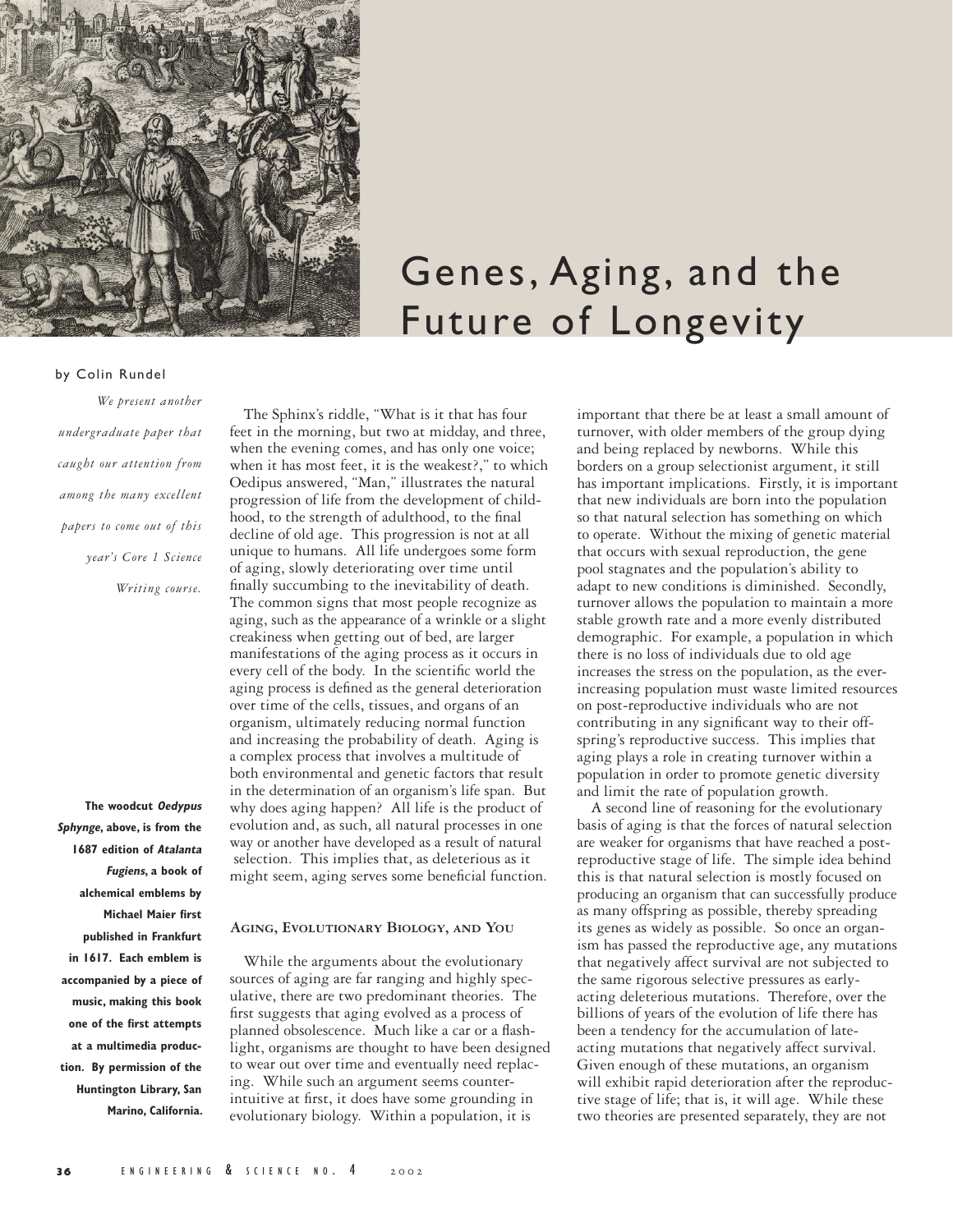All over the world, laboratories of renowned scientists are studying the processes and diseases associated with aging, and still no clear picture has

emerged of any single "aging pathway."

mutually exclusive and have probably both played a role in the evolution of the aging process.

# **Aging in a Nutshell**

Speculation about the evolutionary reasoning behind aging does little to address the proximate causes of aging. Aging is an amazingly complex process in which a multitude of different factors act over time to slowly reduce viability. All over the world, laboratories of renowned scientists are studying the processes and diseases associated with aging, and still no clear picture has emerged of any single "aging pathway." Much noise has been made in recent years by the popular press about the role of telomeres in aging. Each time a cell divides it is necessary that it make copies of its chromosomes, but every time this duplication occurs, a small portion of DNA at the end of the chromosome is not copied, due to the nature of the replication mechanism. To combat this, organisms have evolved telomeres, stretches of junk DNA at the tips of their chromosomes, portions of which can be lost without any ill effects. The problem is that the telomere is only so long, and after a certain number of cellular divisions the chromosome will have shortened to the point where pieces of critical genes will be lost. At this point most cells will simply commit suicide or be destroyed by the immune system. This fits nicely with one of the theories of aging, since the older we become the greater the number of divisions our cells have undergone. Therefore, as we reach old age, more and more of our cells die because of telomere shortening. Yet this programmed cell obsolescence is not enough to explain the majority of degeneration associated with aging. And the argument implies that as the shortening occurs, it should remove pieces of the same genes on the end of each chromosome in everyone. Such a process cannot possibly explain the seemingly random

way in which aging affects each individual in a unique way.

So what might be a more fundamental and inclusive theory of aging? The surprising answer seems to lie in free radicals, small reactive molecules that surround us every day of our lives. They are in our food, they are in the air we breathe, and even our bodies produce large quantities of them. This theory was originally proposed by Denham Harman in the 1950s as the "free-radical theory of aging" and has subsequently gathered support from numerous sources throughout the scientific community. The basic principle of this view of aging is that throughout our lives, our cells are bombarded by various free radicals, which bind to and damage a whole host of critical cellular factors like DNA and proteins. Over time this damage accumulates and reduces the functioning of the cell, which will subsequently reduce the organism's ability to function as more and more cells are damaged. Therefore, what we recognize as the aging process is the gradual accumulation of this cellular damage.

Although generated in a variety of ways, the majority of free radicals have an unexpected source—the cells' mitochondria, which release reactive species of oxygen. So the production of these radicals occurs as an accidental by-product of normal respiration. During the final stages of respiration the chemical energy derived from the breakdown of sugars is used to synthesize ATP, the basic unit of energy used in the cell. However, during this process electrons can be inappropriately transferred to molecular oxygen, thereby generating superoxide, a highly reactive species of oxygen. Whether this occurs due to an inherent flaw, or as part of some greater evolutionary design is unclear, yet it seems to fit within the context of



**Map of the 23 human chromosomes, with the telomere caps shown in red or blue. Courtesy of the Human Telomere Mapping and Sequencing Project.**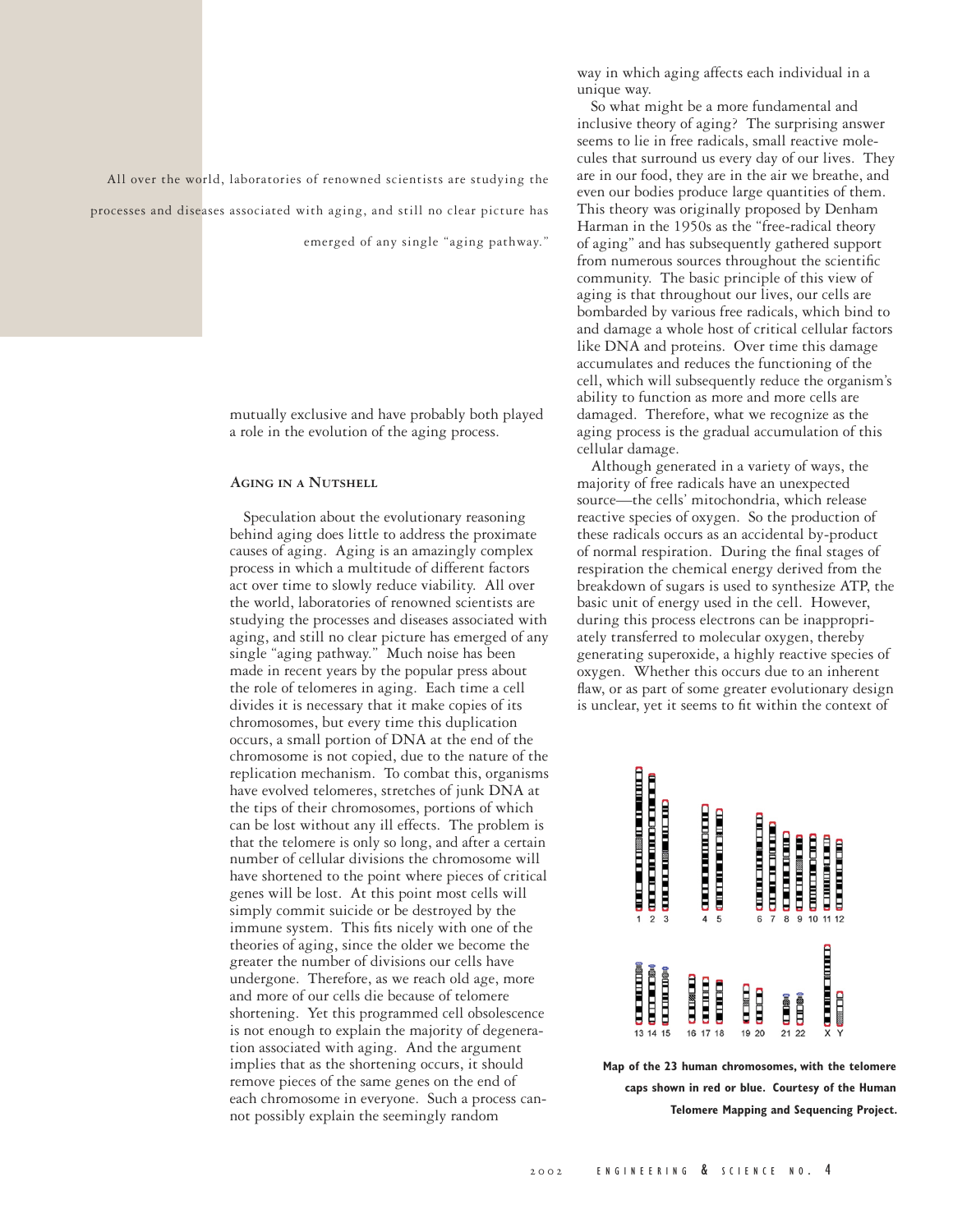

**on the left will age faster than the skinny dauer larva on the right.**

**The well-fed roundworm** 

the evolutionary necessity of aging. The implication is that through the process of living we are slowly poisoning ourselves with each breath we take. While this paints a somewhat bleak picture of existence, it at least identifies who the enemy is and offers some hope that in the future something could be done to postpone the inevitable without reducing the quality of life.

The connection between aging and oxidative stress due to superoxide agrees nicely with previous connections drawn between aging and metabolism. It has long been known that life expectancy and metabolic rate are inversely related, as animals with high metabolic rates tend to have very short life spans, whereas larger animals with lower metabolic rates can expect to live far longer. For example, the average mouse kept in captivity can expect to live about two years, while a captive elephant in a zoo has an expected life span of upward of 70 years. Regardless of the medical attention administered, or how carefully the mouse is treated, at present there is no medical treatment available that can extend its life span much beyond those two years. In light of the freeradical theory of aging this makes sense. The mouse simply has a far higher metabolic rate than the elephant and therefore the rate of superoxide production is increased. The net effect of this is that the mouse's tissues will accumulate damage at a far greater rate than those of the elephant and as such will display a more rapid onset of aging. Yet, like most models, there are also certain marked exceptions to the rule that complicate the explanation. In particular, some birds and bats exhibit life spans that far exceed what would be expected for their metabolic rates. This would imply that the basic tenets of the free-radical theory are correct, but that the effects of the stress are modulated by certain genes that can increase the life spans of some organisms. Once again, evolution has taken a very heavy hand in determining how and when the aging process occurs.

### **Genetics of Aging: The Beginning**

It is evident that within different organisms the levels of free radicals produced must be regulated in some manner. Therefore, if there are factors that directly affect the amount of reactive oxygen species present in the body, they should have an indirect effect on life span. The implication is that there are specific genetic factors within an organism that have been programmed by evolution to set a specific life expectancy, one that is most beneficial for reproductive success. Experimental confirmation of this has come out of Michael Rose's laboratory at UC Irvine, where researchers were able to selectively breed fruit flies (*Drosophila melanogaster*) for extended life span. Just like eye color and height, aging must therefore be at least partially under the control of certain genes, which can be selected for, just like an animal breeder can select for increased size or a gentler disposition. This opens up a whole new world of possibilities for studying the aging process. Through genetic dissection, it becomes possible to identify genes that affect an individual's life span and to fit them into an overall picture of the aging process.

Suddenly, the study of aging is switched from a top-down view of the effects of aging to a bottomup approach, where causes can be determined. Now individual genes can be identified as contributors to the aging process and their products characterized, opening the door for the creation of drugs that can slow aging. However, there is one problem with Rose's work. By selectively breeding his flies, Rose has significantly altered the genetic diversity of the new long-lived population. It is therefore impossible to differentiate between the genes that extend life span and the genes that were selected for, due to the population of flies he bred for the experiment. This then leads us to the current state of genetic aging research, the analysis of single-gene mutations that have a significant impact on an organism's life span. The benefits of such an approach should be immediately apparent, as the alteration of the properties of a single gene should give a definitive answer as to its effects on aging.

# **Enter the Worm**

Single-gene aging research is still a relatively new field and, at the present time, only a handful of genes that affect aging have been identified in a variety of model organisms. It was not until 1988 that the first aging gene was identified, *age-1.*  This is a gene in the nematode (roundworm) *Caenorhabditis elegans* or *C. elegans*, one of the model organisms commonly used in genetic research. The effect of reducing the level of *age-1* expression in a nematode was a 110 percent extension of maximum life span at 25°C, while also reducing reproductive output.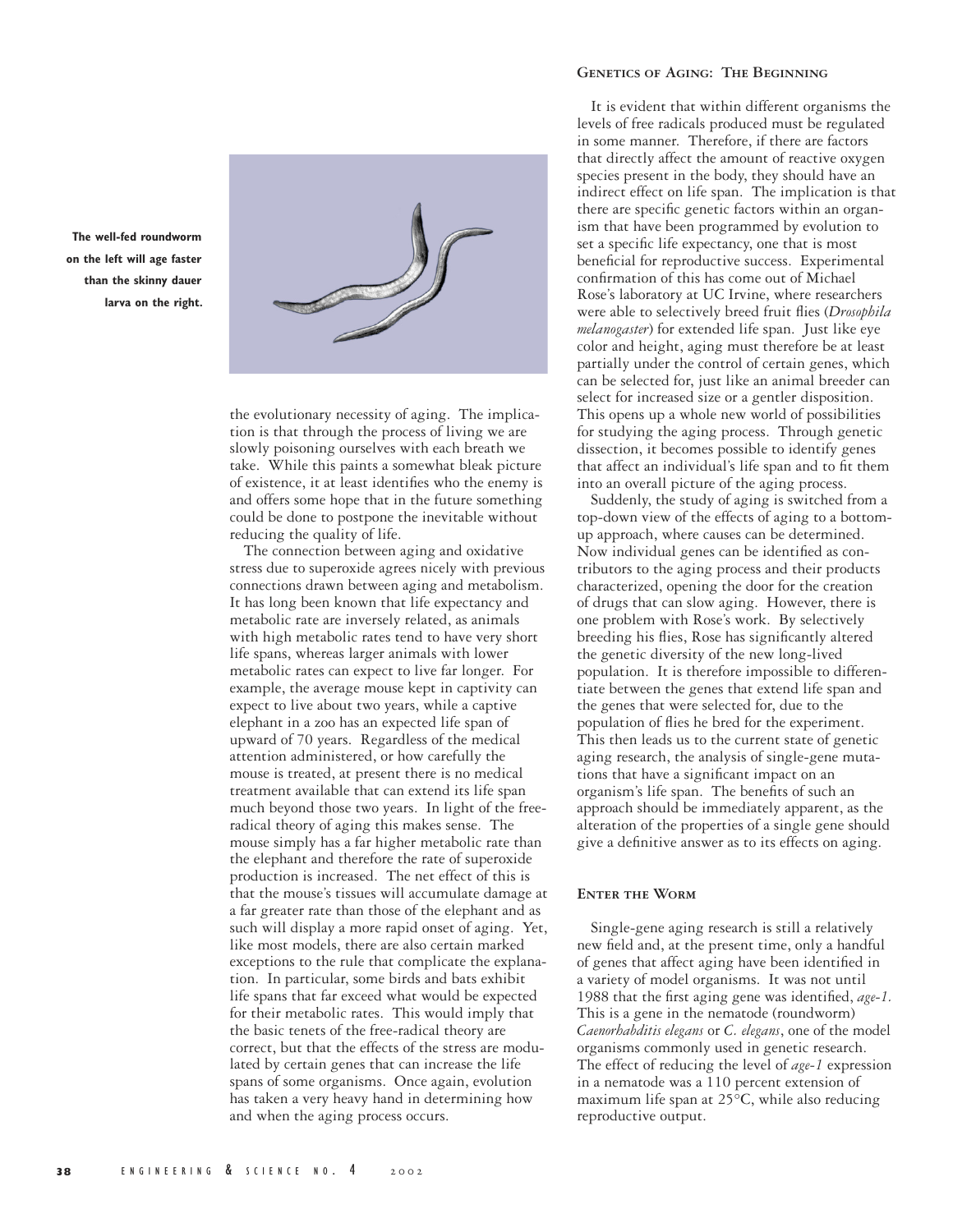This discovery was followed by the identification of a variety of other nematode genes that made a direct connection between stress response, mating, and aging. One of the surprising results to come out of this work was the discovery of the connection between aging and a molecular pathway known as the insulin signaling pathway. Everyone has heard of insulin, the protein that regulates the level of blood sugar and plays a central role in diabetes. But how does it connect to aging? The basic role of insulin within a cell is to measure the amount of sugar that is present in the blood at any given time, and then to instruct the body how to respond appropriately. This has one useful feature that has been latched onto by aging. Since this molecule is constantly measuring the amount of sugar present, it could also be used to measure the amount of food being consumed by the organism at any given time. So it is believed that a pathway has evolved that is capable of reporting on the level of food availability in the environment. In combination with other signals, it allows the organism to monitor biochemically if it is undergoing food stress.



**Transgenic fruit flies bred by Colin Rundel to investigate the genetics of aging.**

This connects to aging and reproduction in a somewhat subtle way. By constantly monitoring whether food supplies are plentiful, an organism can decide if it is a good time to mate or not. The general strategy is that during times when food is plentiful an organism should make the energetic investment in reproduction and produce as many offspring as possible, but when times are not so good, it should batten down, save most of its energy, and hold out until a better opportunity presents itself. This type of strategy is beautifully demonstrated by *C. elegans* in its ability to form dauer larvae. For those not familiar with the development process of *C. elegans*, the worm goes through several larval stages, much like a butterfly (without the cocoon). During one of these early

stages there is the potential for the worm to adopt a dauer form, which is an alternative type of larva whose formation occurs under stressful conditions, most notably when food is scarce. These dauers have several amazing properties, the first of which is that, as soon as food is available, the worm is able to continue development and become a fully functional adult. What is more interesting to the study of aging and free-radical stress is that during the dauer period, the worm exhibits a dramatically slower aging process and increased resistance to stress. It is because of this connection to dauer formation that several of the most notable aging genes, *daf-2* and *daf-16* for example, were found in worms. As an interesting side note, it has also been shown that the genes linked to dauer formation can be altered in such a way that they no longer cause dauer formation but still impart the benefits of stress resistance and longevity.

# **What Good is a Fly?**

It is now time to return to the organism that is at the center of so many other genetic stories, the fruit fly, *Drosophila melanogaster*. Research into aging in flies got off to a far slower start than one would expect. The first single-gene mutant that extended life span in the fly was not identified until 10 years after the discovery of *age-1*. This mutant came to be known, appropriately, as *methuselah (mth)*, and while the extension in life span was less than that seen in *age-1*, only a 35 percent increase, it was still significant because the mutation exists in an organism another step closer to humans. There has been only one problem with *mth*: it shows no significant similarities to any other known gene. After four years, its cellular function has yet to be characterized. It is known that the gene negatively influences longevity and stress resistance but is critical for the survival of the fly.

In the last few years, the rate of discovery of new aging genes has sped up considerably, but the number is still hovering around a half-dozen or so published mutants. While this is certainly progress, the numbers available are simply too small to construct any type of detailed biochemical pathway. One interesting finding, however, has been the identification of a gene involved in insulin signaling that also affects aging, implying that the system originally found in worms is conserved, and that related genes may prove to extend life span in higher organisms.

#### **Aging and Mammals**

So, you are probably asking yourself, what is the point of all this? While to a geneticist it is wonderful that the life of a worm or a fly can be extended, I am certainly not either of those, so how is this going to affect *my* life? The truth of the matter is